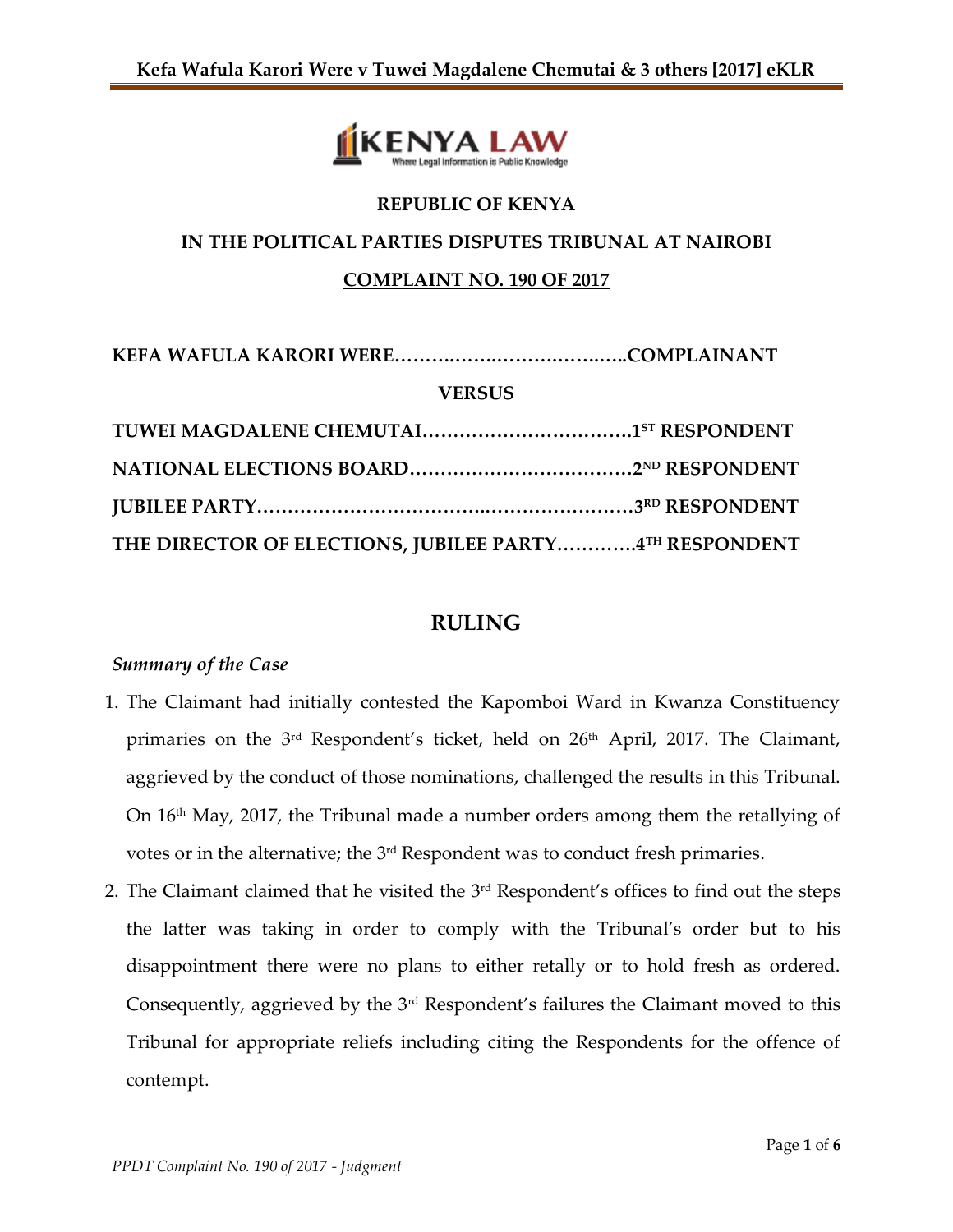- 3. In reply, the Respondents claimed that the retallying was done within 72 hours in accordance with the said Tribunal's judgment. The Respondents also contended that the orders for contempt were unfounded and that this Tribunal lacked jurisdiction to entertain the orders sought. Hence, they called for the dismissal of the complaint herein.
- 4. The Respondents based their arguments on the High Court decision in *The Secretary General (KANU) vs. Hon. Salah Yakub Farah Election Petition Appeal No. 13 of 2017.* In the case, the learned Judge J.L Onguto observed that this Tribunal's jurisdiction to punish for contempt under *section 6* of the *Contempt of Court Act* was limited to contempt *"on the face of the court and no more."*

#### *Issues for Determination*

5. The primary issues for determination are two: first is whether this Tribunal has jurisdiction and the second one is, what are the appropriate remedies?

#### *Analysis*

6. We recently had the occasion to address ourselves to the judicial status of this Tribunal in *Complaint No 40 of 2017 Benard Muia Tom Kiala v Wiper Democratic Movement Kenya & another,* emphasized the need to obey the orders given by this Tribunal. We observed at *at para 28* that:

> **We wish to reiterate that the people of Kenya have delegated their sovereign authority under Article 3(c) of the Constitution to this Tribunal and that it would be a misuse of that sovereign authority for this Tribunal to spend scant public resources presiding over political party disputes only to issue orders in vain. Once a dispute has been submitted to this Tribunal, political parties and their members should have the confidence that this Tribunal shall decide that dispute impartially, independently and**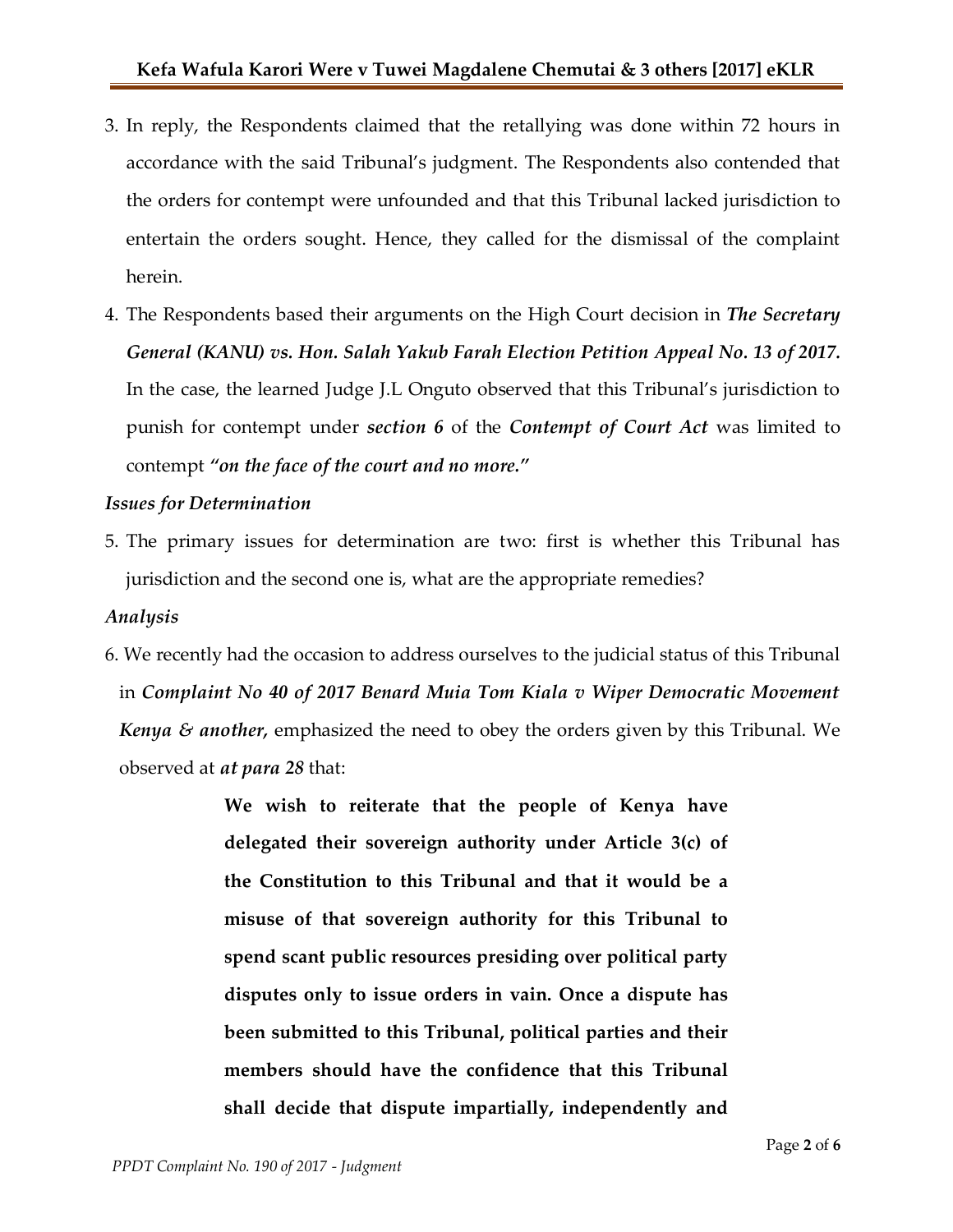# **according to the law. Political parties and their members would not bring their disputes before this Tribunal if they learnt that parties are free to either obey or disobey Tribunal orders at will.**

- 7. That said, we hasten we point out the power to punish for contempt is what enables a court or Tribunal to remain standing as a constitutional authority. However, we must first satisfy ourselves that we have the jurisdiction to punish for contempt of court or we would be bound to down our tools. See *Owners of the Motor Vessel "Lillian S" v Caltex Oil* **(Kenya) Ltd [1989] KLR 1.**
- 8. Against this background, the Respondents submitted that this Tribunal does not have the jurisdiction to punish the alleged contempt in this matter because subordinate courts could only deal with contempt of court only on the face of the court. They rely on the High Court decision in the case of *The Secretary General (KANU) vs. Hon. Salah Yakub Farah Election Petition Appeal No. 13 of 2017.*
- 9. In this regard, it behoves us to distinguish between the circumstances of this case from the High Court decision in the case of *The Secretary General (KANU) vs. Hon. Salah Yakub Farah Election Petition Appeal No. 13 of 2017.* In the *KANU* case, the learned Judge held that this Tribunal's jurisdiction under section 6 of the Contempt of Court Act, 2016 is limited to punishing contempt *"on the face of the court and no more."*
- 10. In this case, an application has been made to have the Respondents cited for *ex facie curiae* or contempt committed outside court and involving the disobedience of the orders of this Tribunal dated 16th May, 2017. The whole issue here turns on the powers of this Tribunal, which, by virtue of *Article 169 (1) (d)* of the *Constitution, 2010*, has the same status as a subordinate court. This is a fact affirmed by the *KANU case* cited by the Respondents at paragraph 22.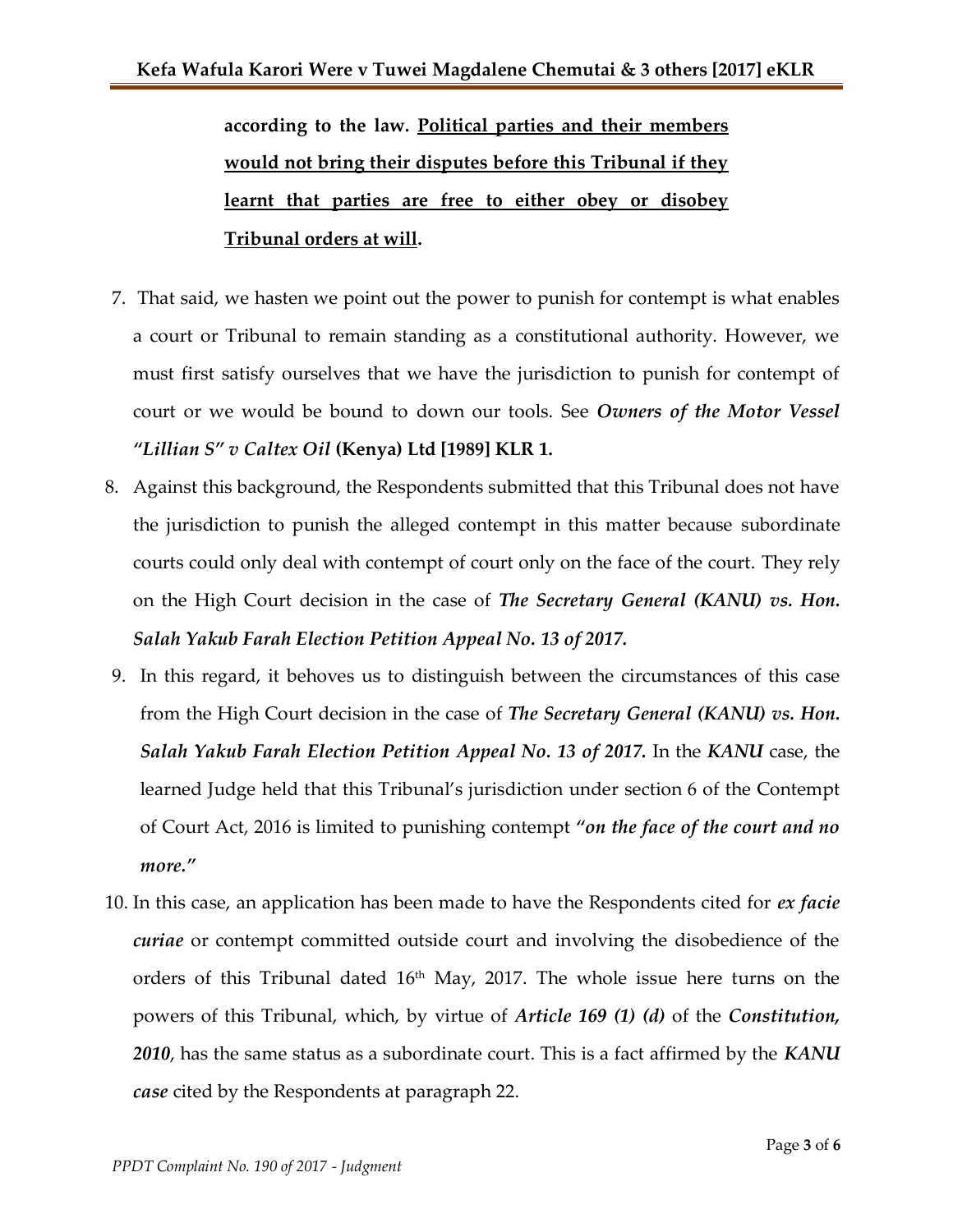11. Accordingly, *section 41(3)* of the *Political Parties Act, 2011* provides that the orders of this Tribunal's decisions are enforceable in same manner as the decisions of a Magistrate's court. In this regard, *section 10 (1) and (3)* of the *Magistrates' Courts Act* is in the following terms:

*10 (1) "Subject to the provisions of any other law, the Court shall have power to punish for contempt."*

*10 (3) "In the case of civil proceedings, the willful disobedience of any judgment, decree, direction, order, or other process of a court or wilful breach of an undertaking given to a court constitutes contempt of court."*

- 12. In view of the above, we hold that the contempt before us in the instant application is contempt in procedure, also commonly known as civil contempt, and as such the relevant law is the *section 10 (1) and (3)* of the *Magistrates' Courts Act.*
- 13. Consequently, this Tribunal has jurisdiction to cite for contempt in case of disobedience of its judgment, ruling, order or decision. We disagree with the Respondents contention that we lack jurisdiction to entertain the Claimant's prayers sought in this regard.

#### *Appropriate Relief*

- 14. That being the case, we now proceed to address the issue of appropriate reliefs. Our attention has been drawn to this issue because of the Claimant's averments that neither retallying nor fresh party primaries for Kapomboni Ward was carried out. In response, the Respondents insisted that retallying was done within the required 72 hours and even attached a copy of the minutes of the meeting that was held to do the retally.
- 15. However, we note that said minutes do not contain, show or indicate whether the Claimant attended the retallying process. In the absence of such evidence, we are